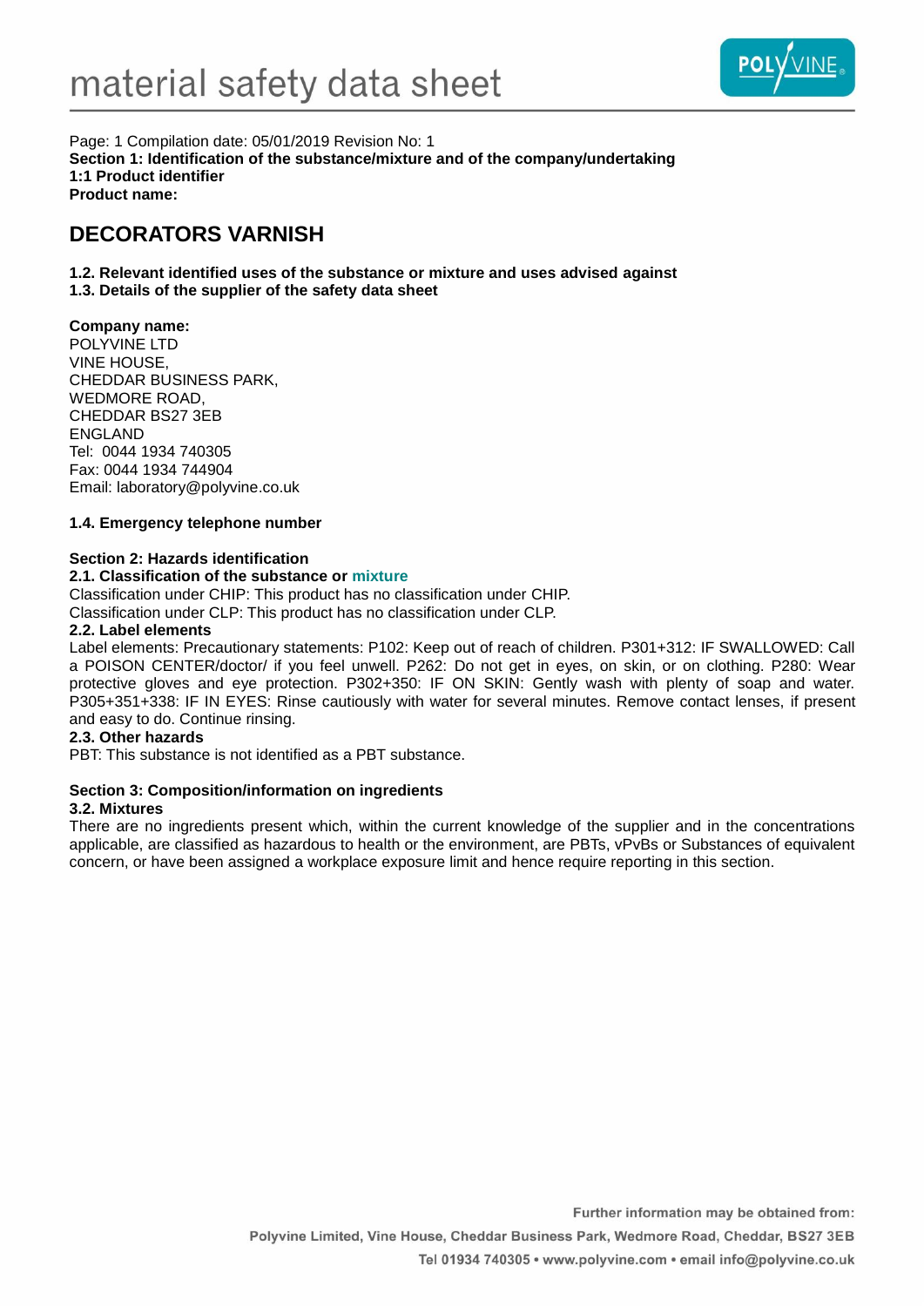

#### SAFETY DATA SHEET

Polyvine DECORATORS VARNISH Page: 2 Compilation date: 05/01/2019 Revision No: 1

#### **Section 4: First aid measures**

#### **4.1. Description of first aid measures**

Skin contact: Wash immediately with plenty of soap and water. Eye contact: Bathe the eye with running water for 15 minutes. Ingestion: Wash out mouth with water.

Inhalation: Consult a doctor.

#### **4.2. Most important symptoms and effects, both acute and delayed**

Skin contact: There may be mild irritation at the site of contact.

Eye contact: There may be irritation and redness. Ingestion: There may be irritation of the throat. Inhalation: No symptoms.

#### **4.3. Indication of any immediate medical attention and special treatment needed**

#### **Section 5: Fire-fighting measures**

#### **5.1. Extinguishing media**

Water spray, fog or mist. Do NOT use water jet. Carbon dioxide (CO2). Dry chemical powder. Alcohol resistant foam. Sand or earth. containers.

#### **5.2. Special hazards arising from the substance or mixture**

**Exposure hazards:** In a fire, hazardous decompostition products such as smoke and Carbon Monoxide may be produced.

#### **5.3. Advice for fire-fighters**

Exposure to decomposition products may be a hazard to health. Appropriate selfcontained breathing apparatus may be required. Cool closed containers exposed to fire with water spray. Do NOT allow run-off from fire fighting to enter drains or water courses.

#### **Section 6: Accidental release measures**

#### **6.1. Personal precautions, protective equipment and emergency procedures**

: Ventilate the area. Mark out the contaminated area with signs and prevent access to unauthorised personnel. Do not attempt to take action without suitable protective clothing (see section 8).

#### **6.2. Environmental precautions**:

Do not discharge into drains or rivers. Contain the spillage using bunding.

## **6.3.Methods and material for containment and cleaning up**

Clean-up procedures: Absorb into dry earth or sand. Transfer to a closable, labelled salvage container for disposal by an appropriate method.

### **6.4. Reference to other sections**

### **Section 7: Handling and storage**

## **7.1. Precautions for safe handling**

Avoid inhalation of vapour. Avoid skin and eye contact. Smoking, eating and drinking should be prohibited in areas of storage and use. The Manual Handling Operations Regulations may apply to the handling of containers of this product.

### **7.2. Conditions for safe storage, including any incompatibilities**

Storage conditions: Store in a cool, well ventilated area. KEEP AWAY FROM FREEZING, minimum storage temperature 5 degrees C. Keep away from direct sunlight. Keep container tightly closed. Suitable packaging: Ideally, keep in original container. If transfer is necessary use glass or coated steel containers.

## **7.3. Specific end use(s)**

Recommendations: Not available

Industrial sector specific solutions: Not available.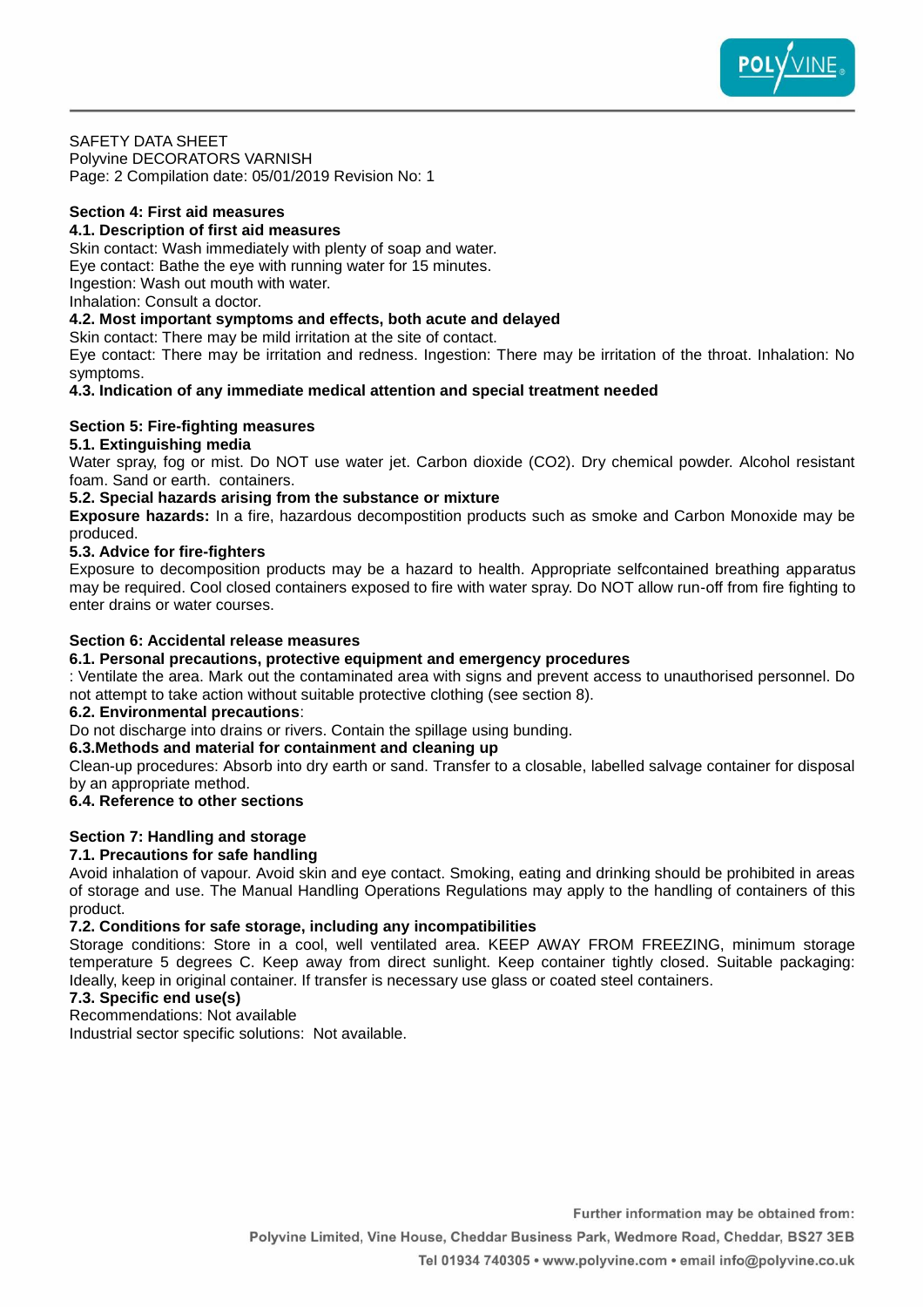

SAFETY DATA SHEET

Polyvine DECORATORS VARNISH Page: 3 Compilation date: 05/01/2019 Revision No: 1

# **Section 8: Exposure controls/personal protection**

**8.1. Control parameters Hazardous ingredients:** Workplace exposure limits: No data available.

DNEL/PNEC Values DNEL / PNEC No data available.

DNEL/PNEC Values DNEL / PNEC No data available.

Recommended monitoring procedures If this product contains ingredients with exposure limits, personal, workplace atmosphere or biological monitoring may be required to determine the effectiveness of the ventilation or other control measures and/or the necessity to use respiratory protective equipment. Reference should be made to monitoring standards, such as the following: European Standard EN 689 (Workplace atmospheres - Guidance for the assessment of exposure by inhalation to chemical agents for comparison with limit values and measurement strategy) European Standard EN 14042 (Workplace atmospheres - Guide for the application and use of procedures for the assessment of exposure to chemical and biological agents) European Standard EN 482 (Workplace atmospheres - General requirements for the performance of procedures for the measurement of chemical agents) Reference to national guidance documents for methods for the determination of hazardous substances will also be required.

### **8.2. Exposure controls**

Engineering measures: Ensure there is sufficient ventilation of the area. Respiratory protection: If there is a risk of exposure to high vapour concentrations, use respiratory protective equipment. All personal protective equipment, including respiratory protective equipment, used to control exposure to hazardous substances must be selected to meet the requirements of the COSHH Regulations. Hand protection: Protective gloves. Eye protection: Eye protection designed to protect against liquid splashes should be worn. Skin protection: Overalls are normally suitable, PVC apron if risk of splashing.

### **Section 9: Physical and chemical properties**

#### **9.1. Information on basic physical and chemical properties** State: Liquid Colour: White

Odour: Barely perceptible odour Solubility in water: Easily soluble in the following materials: cold water Miscible in all proportions Viscosity: Viscous Boiling point/range°C: Approx 100 Flash point°C: >100 Relative density: Approx 1 pH: 7-8 VOC g/l: 125

**9.2.Other information**

Other information: Not applicable.

## **Section 10: Stability and reactivity**

**10.1. Reactivity**

Reactivity: Stable under recommended transport or storage conditions.

**10.2. Chemical stability Chemical stability: Stable under normal conditions.**

Chemical stability: Stable under normal storage and handling conditions (see Section 7).

### **10.3. Possibility of hazardous reactions**

Hazardous reactions: Hazardous reactions will not occur under normal transport or storage conditions.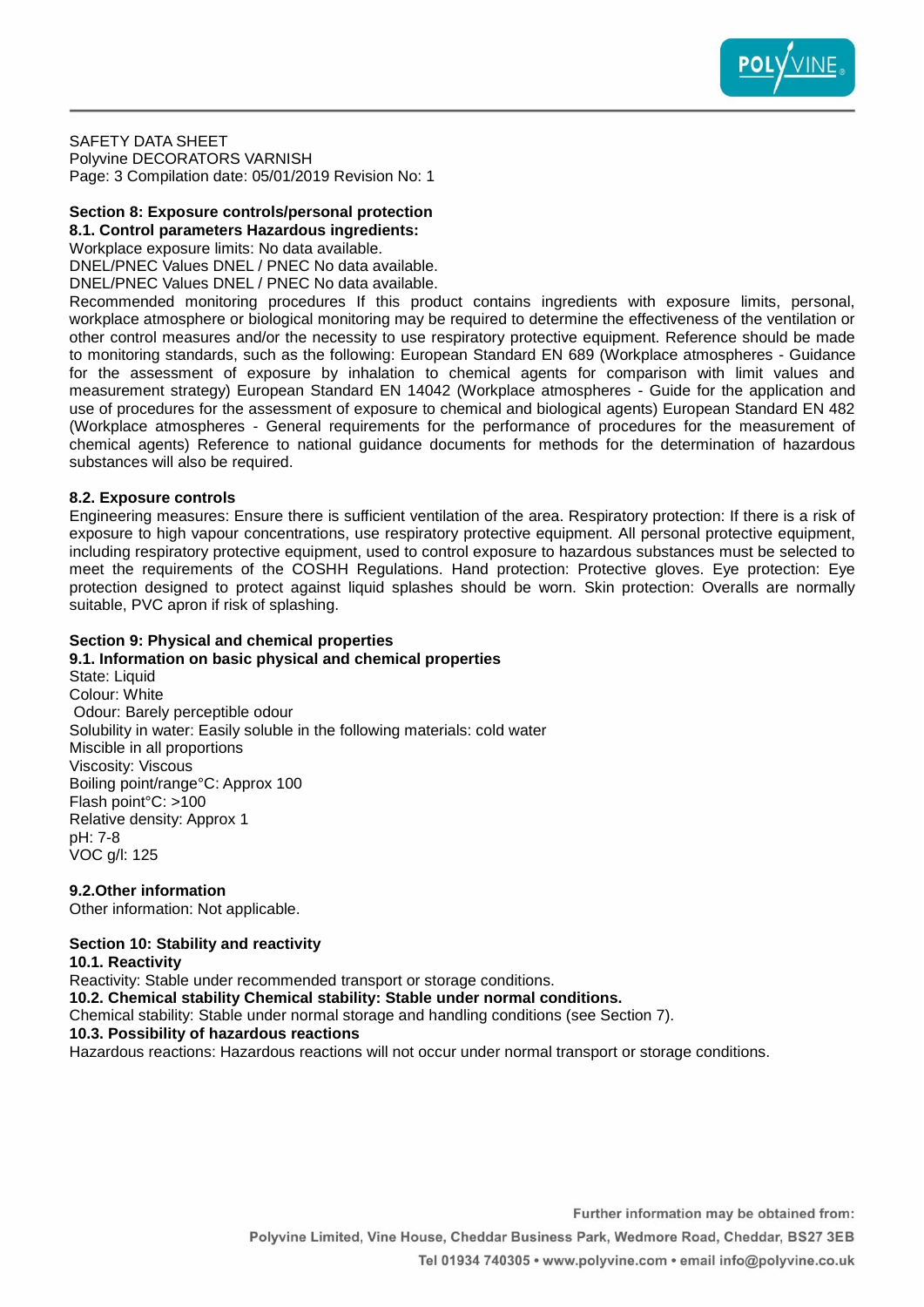

SAFETY DATA SHEET Polyvine DECORATORS VARNISH Page: 4 Compilation date: 05/01/2019 Revision No: 1

**10.4. Conditions to avoid Conditions to avoid:** Conditions to avoid: Not applicable. For ideal storage conditions see section 7. **10.5. Incompatible materials** Materials to avoid: Oxidising agents. Strong acids. **10.6. Hazardous decomposition products** Haz. decomp. products: In a fire, hazardous decomposition products such as smoke and carbon monoxide may be produced.

# **Section 11: Toxicological information**

**11.1. Information on toxicological effects** Toxicity values: Not applicable. **Symptoms / routes of exposure** Skin contact: There may be mild irritation at the site of contact. Eye contact: There may be irritation and redness. Ingestion: There may be irritation of the throat. Inhalation: No symptoms.

## **Section 12: Ecological information**

**12.1. Toxicity** Ecotoxicity values: Not applicable. **12.2. Persistence and degradability** Persistence and degradability: Biodegradable. **12.3. Bioaccumulative potential Bioaccumulative potential:** No bioaccumulation potential. **12.4. Mobility in soil Mobility:** Readily absorbed into soil. **12.5.Results of PBT and vPvB assessment** PBT identification: This substance is not identified as a PBT substance. **12.6. Other adverse effects Other adverse effects: Negligible ecotoxicity.**

### **Section 13: Disposal considerations**

**13.1. Waste treatment methods**

NB: The user's attention is drawn to the possible existence of regional or national regulations regarding disposal.

**Section 14: Transport information** Transport class: This product does not require a classification for transport. **14.1. UN number UN number:** Not hazardous **14.2. UN proper shipping name 14.3. Transport hazard class(es) 14.4. Packing group 14.5. Environmental hazards** Environmentally hazardous: No Marine pollutant: **14.6. Special precautions for user** Special precautions: No special precautions. **Section 15: Regulatory information**

## **15.1. Safety, health and environmental regulations/legislation specific for the substance or mixture 15.2. Chemical Safety Assessment**

Chemical safety assessment: A chemical safety assessment has not been carried out for the substance or the mixture by the supplier.